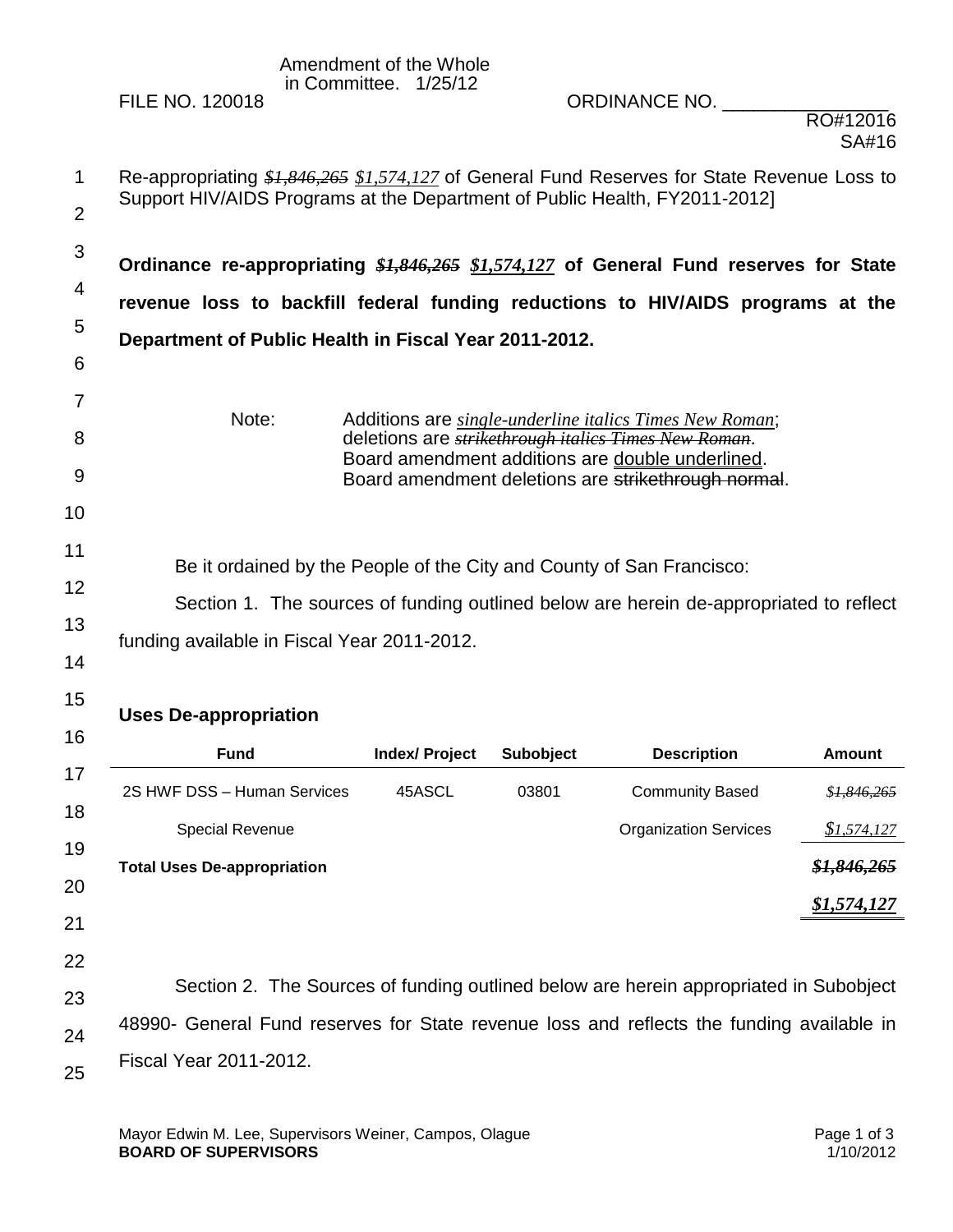1 2

## **Sources Appropriation**

|                                                                                                                                                                                                     | <b>Index/ Grant</b> | Subobject        | <b>Description</b>                                                                   | <b>Amount</b>              |
|-----------------------------------------------------------------------------------------------------------------------------------------------------------------------------------------------------|---------------------|------------------|--------------------------------------------------------------------------------------|----------------------------|
| <b>1G AGF AAA</b>                                                                                                                                                                                   | 995031              | 48990            | <b>State Revenue Loss</b>                                                            | \$1,846,265                |
| General Fund - Non- Project                                                                                                                                                                         |                     |                  | Reserve                                                                              | \$1,574,127                |
| <b>Total Sources De-appropriation</b>                                                                                                                                                               |                     |                  |                                                                                      | \$1,846,265                |
|                                                                                                                                                                                                     |                     |                  |                                                                                      | \$1,574,127                |
| Section 3.<br>Subobject 44939-Federal Direct Grants and reflects the projected loss of federal funding to<br>support HIV/AIDS services at the Department of Public Health in Fiscal Year 2011-2012. |                     |                  | The Sources of funding outlined below are herein de-appropriated in                  |                            |
| <b>Sources De-appropriation</b>                                                                                                                                                                     |                     |                  |                                                                                      |                            |
| <b>Fund</b>                                                                                                                                                                                         | <b>Index/ Grant</b> | <b>Subobject</b> | <b>Description</b>                                                                   | <b>Amount</b>              |
| 2S CHS GNC - Public Health                                                                                                                                                                          | <b>HCHPDHIVSVGR</b> | 44939            | <b>Federal Direct</b>                                                                |                            |
|                                                                                                                                                                                                     |                     |                  |                                                                                      |                            |
| <b>Community Health Services</b>                                                                                                                                                                    | /HCPD13-12          |                  | Grants                                                                               | \$1,574,127                |
| Grants                                                                                                                                                                                              |                     |                  |                                                                                      |                            |
|                                                                                                                                                                                                     |                     |                  |                                                                                      |                            |
|                                                                                                                                                                                                     |                     |                  |                                                                                      | \$1,574,127                |
|                                                                                                                                                                                                     |                     |                  |                                                                                      | \$1,846,265<br>\$1,846,265 |
|                                                                                                                                                                                                     |                     |                  | Section 4. The Controller is authorized to record transfers between funds and adjust |                            |
| <b>Total Sources De-appropriation</b><br>the accounting treatment of sources and uses appropriated in this ordinance as necessary to                                                                |                     |                  |                                                                                      |                            |

25 decrease the General Fund reserves appropriation to the Department of Public Health should